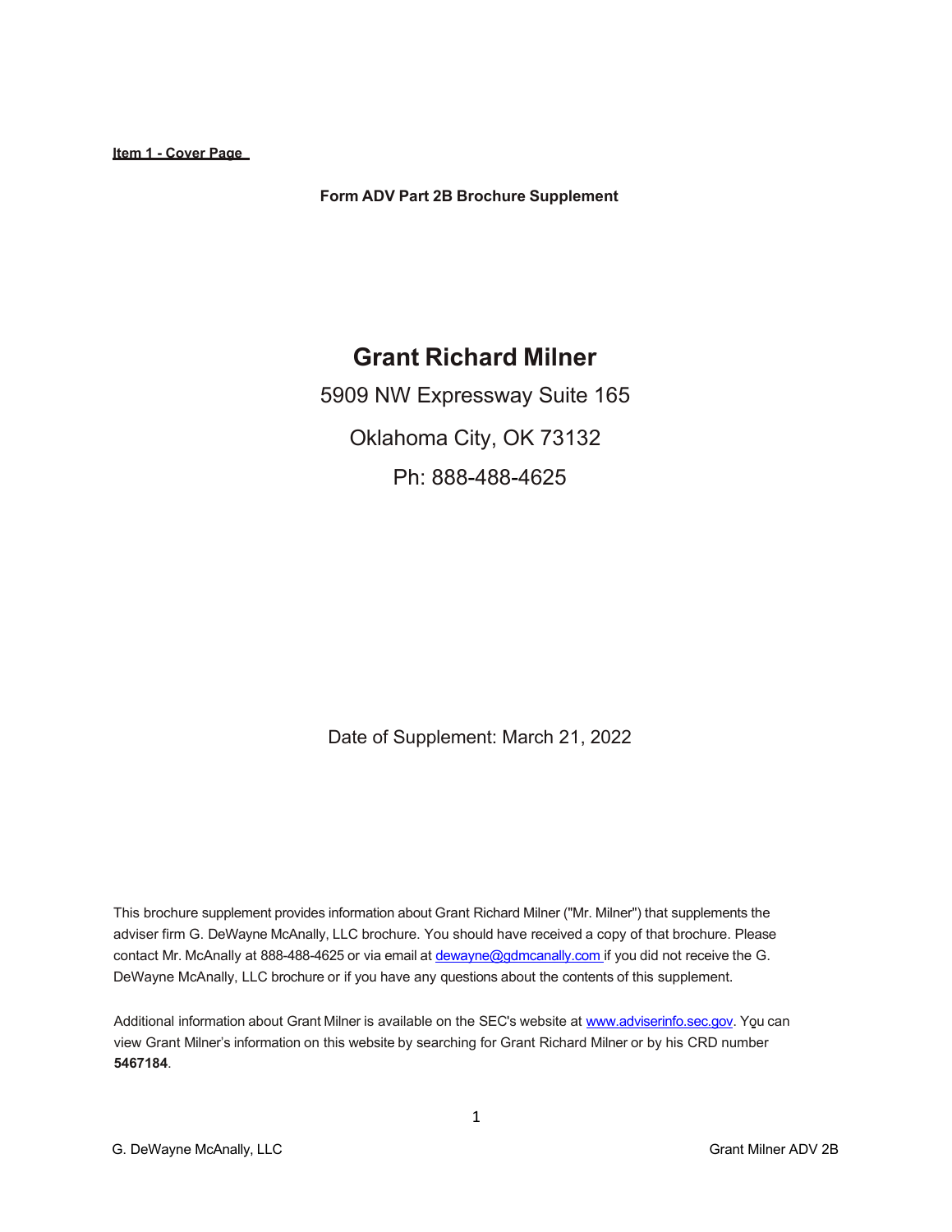#### **Item 2 - Educational Background and Business Experience**

#### **Grant Richard Milner**, Born 1973

#### *Educational Background:*

• Boston University Center for Professional Studies - College for Financial Planning (to obtain professional designation(s))

## *Business Experience:*

- G. DeWayne McAnally, LLC, Investment Adviser Representative, March 2011 Present
- Meyers Associates, L.P., Registered Representative, August 2011 December 2011
- Anderson & Strudwick, Incorporated, Registered Representative & Investment Adviser Representative, July 2010 – August 2011
- Jesup & Lamont Securities Corp, Registered Representative, June 2009 July 2010
- Advisory Group, Administrative Assistant, January 2008 May 2009
- Empire Financial, Registered Representative, May 2008 December 2008
- Edward Jones, Financial Adviser Representative, December 2007 April 2008
- Edmond Pick-up Covers, Manager, August 1990 December 2007

## *Professional Designations:*

Mr. Milner holds the following professional designations:

## Accredited Asset Management Specialist (AAMS)

The Accredited Asset Management Specialist (AAMS) designation is awarded by the College of Financial Planning to students who:

- successfully complete the self-study AAMS program.
- pass the [mal examination; and
- comply with the Code of Ethics, which includes agreeing to abide by the Standards of Professional Conduct and Terms and Conditions

The self-study program covers the asset management process; investors, policy and change; risk, return and investment performance; asset allocation and selection; investment strategies; taxation of investment products; investment opportunities for individual retirement; investment considerations for small business owners; executive compensation and benefit plans; insurance products for investment clients; estate planning; and regulatory and ethical issues.

Successful students receive a certificate and are granted a right to use the designation for a two-year period. Continued use of the AAMS designation is subject to ongoing renewal requirements. Every two years individuals must renew their right to continue using the AAMS designation by:

- completing 16 hours of continuing education.
- reaffirming to abide by the Standards of Professional Conduct, Terms and Conditions;and
- paying a fee to continue using the designation.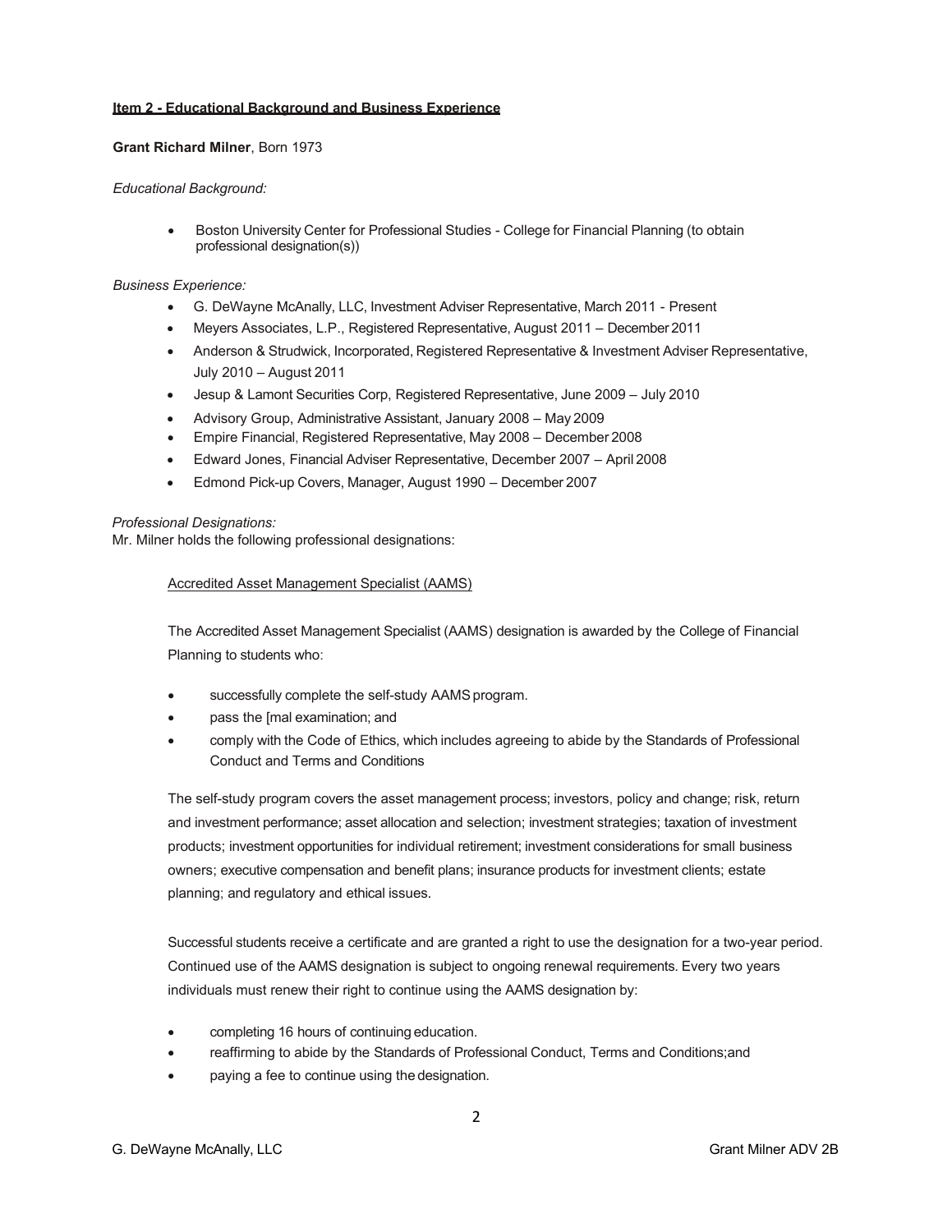#### Accredited Wealth Management Advisor(AWMA)

The Accredited Wealth Management Advisor (A WMA) designation is awarded by the College of Financial Planning to students who:

- successfully complete the self-study AWMA program.
- pass the final examination; and
- comply with the Code of Ethics, which includes agreeing to abide by the Standards of Professional Conduct and Terms and Conditions.

The self-study program provides advanced knowledge of asset management, allocation and selection; investment performance and strategies; and taxation issues pertaining to investments for a broad range of investors.

Successful students receive a certificate and are granted the right to use the designation for a two-year period. Continued use of the AWMA designation is subject to ongoing renewal requirements. Every two years individuals must renew their right to continue using the AWMA designation by:

- completing 16 hours of continuing education.
- reaffirming to abide by the Standards of Professional Conduct, Terms and Conditions;and
- paying a biennial fee to continue using the designation.

#### **Item 3 - Disciplinary Information**

#### **Item 4 - Other Business Activities**

Mr. Milner also conducts insurance sales as an independent insurance agent. Mr. Milner is independently licensed with all appropriate state Departments of Insurance to sell life and health insurance products through various insurance companies. When acting in this capacity, he will receive customary commissions for selling insurance products.

Mr. Milner may also receive other incentive awards for the recommendation/sale of insurance products. The receipt of compensation and other incentive benefits may affect his judgment when recommending products to his clients. While he endeavors at all times to put the interest of his clients first as a part of his overall fiduciary duty to clients, clients should be aware that the receipt of commissions and additional compensation itself creates a conflict of interest, and may affect his decision making process when making recommendations.

Clients are never obligated or required to purchase insurance products from or through Mr. Milner and may choose any independent insurance agent and insurance company to purchase insurance products. Regardless of the insurance agent selected, the insurance agent or agency will receive normal commissions from the sale.

# MFour LLC

MFour LLC is a limited liability company organized to serve as the entity via which Mr. Milner receives compensation from G. DeWayne McAnally, LLC and the entity conducts no other business.